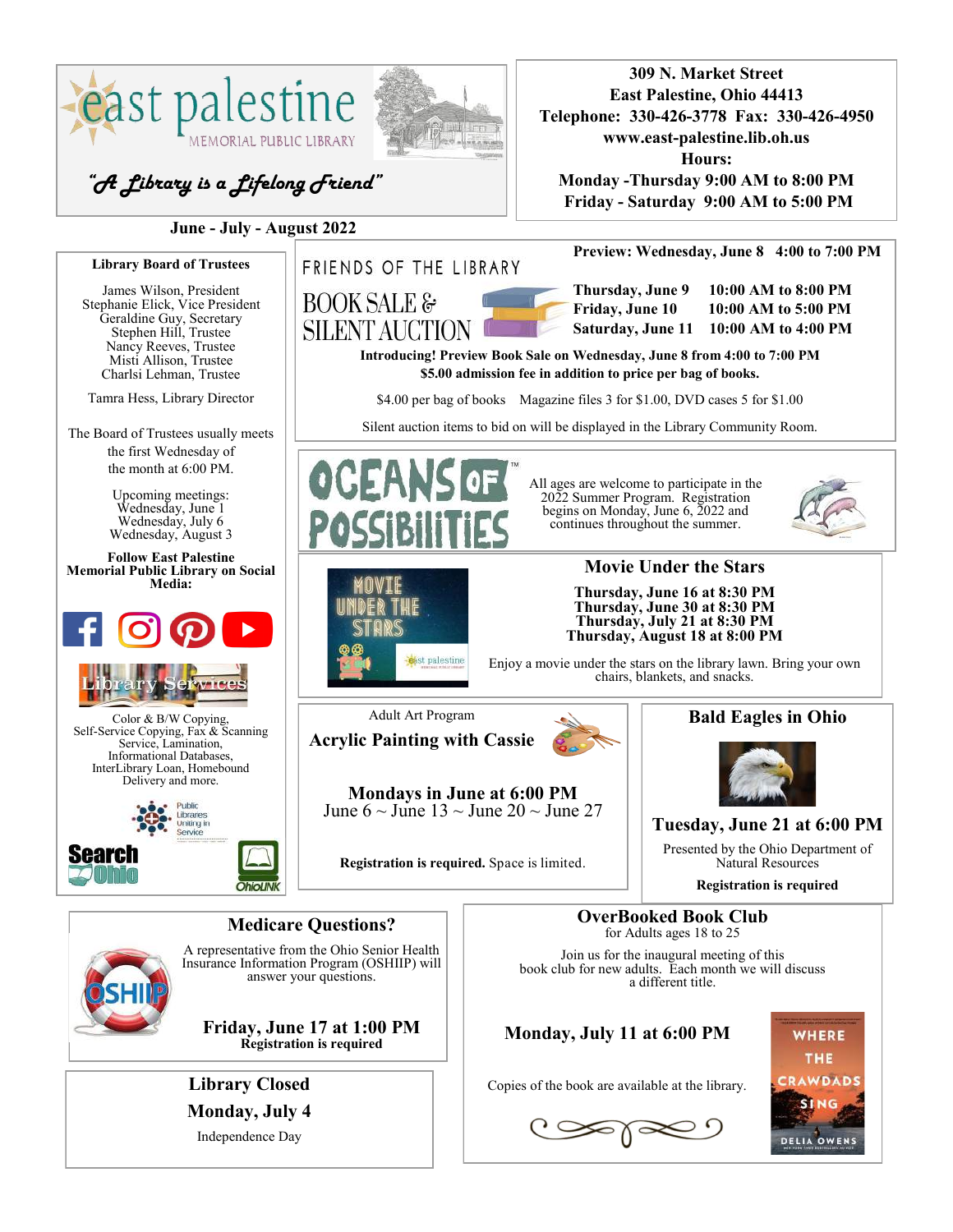

**Pittsburgh Zoomobile visits the Library** 

**Wednesday, August 3 at 2:00 PM**

Learn about sea turtles and see a land turtle in person!

All Ages

Program made possible by Regina Chaplow fund





Movie in the Community Room

**Canvas & Cookies– Monday, June 27 at 1:00 PM Registration is required.** Space is limited.



**Monday, August 1 at 6:00 PM** "I'm Just Guessing" Trivia Night



### **PopTart is the East Palestine Library's Mascot of the 2022 Summer Program**

PopTart, is a female loggerhead sea turtle released with a satellite tracking device from the Archie Carr National Wildlife Refuge, Florida. PopTart has been virtually adopted from the Sea Turtle Conservancy by the library thanks to the Friends of the Library. You can track PopTart's location in the Atlantic Ocean by scanning the QR code.

**Graphic Novel Book Club**

**Wednesday, June 29 at 2:00 PM**

*The InvestiGATORS* by John Patrick Green Copies of the book will be available

at the library.

**Chapters Book Club Monday, July 11 at 2:00 PM**

*Ninja Kid* by Anh Do

Copies of the book will be available at the library.



 **Book Buzz** for ages 14 and up

**Monday, July 18 at 2:00 PM**

*One of Us is Lying*  by Karen McManus



Copies of the book will be available at the library.

**Gentle Reads Book Club**

This group meets the last Thursday of the month at 1:30 PM to discuss a wholesome book selection.

**Thursday, June 30 at 1:30 PM**

**Thursday, July 28 at 1:30 PM**

**Thursday, August 25 at 1:30 PM**

**Drop-In Book Club**

This group meets the second Wednesday of the month to discuss books with other book lovers.

> **Wednesday, June 8 at 6:30 PM** Anniversary meeting with special guest author Betsy Theodore

**Wednesday, July 13 at 6:30 PM** 

**Wednesday, August 10 at 6:30 PM**

**Afternoon Book Club**

This group meets the third Thursday of the month to discuss a book selection.

**Thursday, June 16 at 1:30 PM**

**Thursday, July 21 at 1:30 PM**

**Thursday, August 18 at 1:30 PM**



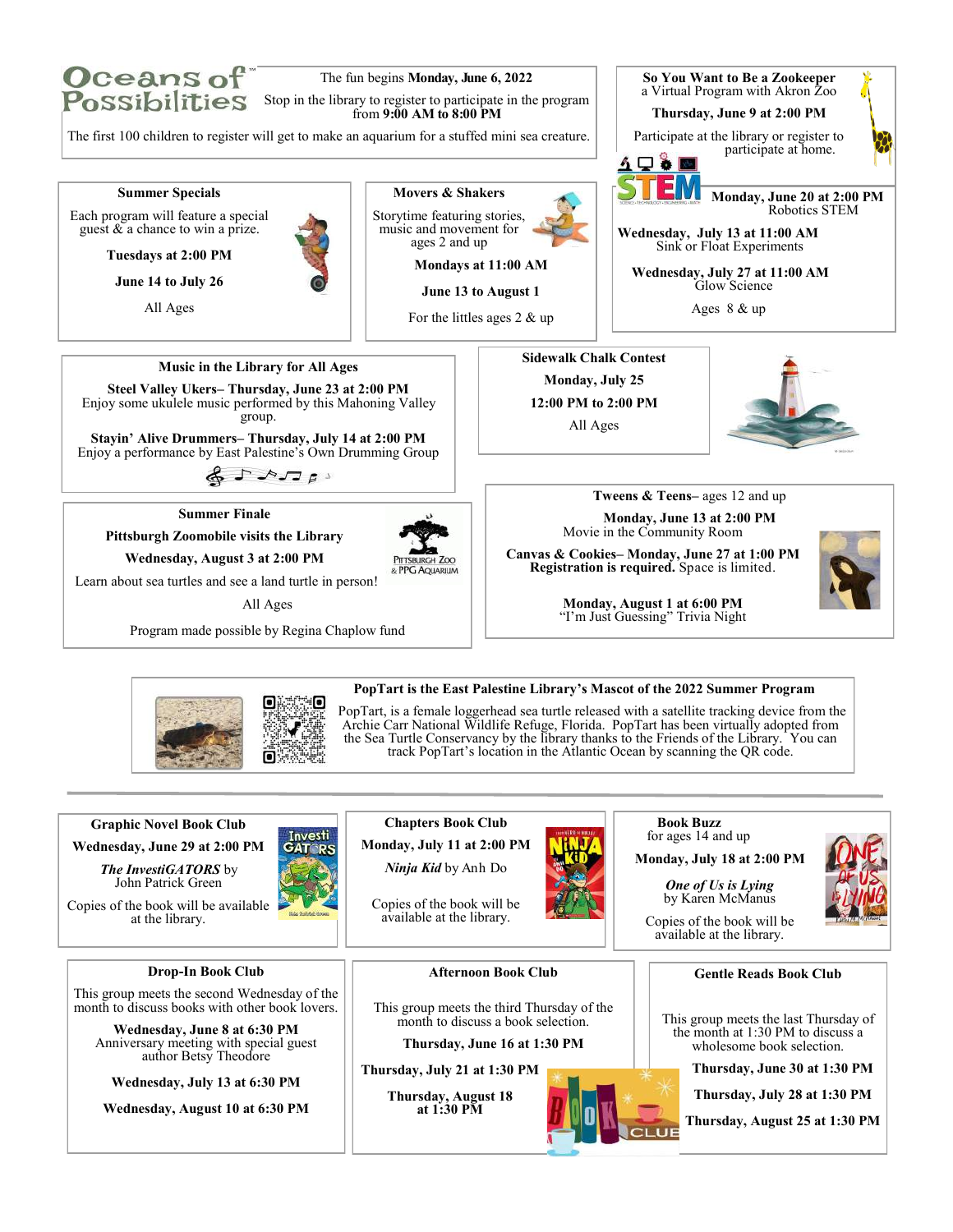

### **Local History Hunters**

#### **Tuesday, June 7 at 1:00 PM**

Do you have an interest in local history? We are starting a new group at the library to assist with organizing boxes and boxes of local history materials. Adults and teens are welcome to attend the first meeting on Tuesday, June 7 at 1:00 PM.



Digitized copies of East Palestine's newspaper The Reveille Echo are now available online through the Ohio Memory Project. The Reveille Echo collection currently includes August 4, 1904 - June 30, 1910, January 2, 1913 - March 25, 1915, and January 3, 1918 - April 6, 1922. These years of the newspaper are available online thanks to a donation from Amy Loucks Gallen, in memory of her great-grandfather, Charles L. Merwin, who purchased and began publishing The Reveille Echo in 1905 and went on to publish the Daily Leader.



Thanks to the State Library of Ohio and OPLIN, East Palestine Library is able to offer access to **Northstar Digital Literacy.**

# **NORTHSTAR DIGITAL LITERACY**

This database allows users to assess their digital literacy and provides self-guided, online tools to develop new technology skills including:

**Essential Computer Skills**: Basic computer skills, Internet basics, Windows OS, Mac OS **Essential Software Skills**: Microsoft Word, Excel, PowerPoint, Google Docs **Using Technology in Daily Life**: Social Media, Information Literacy, Career Search Skills

Contact the library at 330-426-3778 to learn more about Northstar Digital Literacy





### **Apple Device Interest Group Tuesday, June 28 at 6:00 PM**

Meet with other users of the iPhone, iPad, and other Apple Products to discover hints, tips, and tricks to help you use the device to its full potential.



## **Need Technology Help?**

Contact the library at 330-426-3778 to make an appointment for one-on-one assistance.



In a hurry and need to print? Email your documents to the library

## **eplibraryprints@gmail.com**

the park, and more.

15 cents for black & white copies 25 cents for color



**Wednesday, July 20 Wednesday, September 21** 

**Mercy Health Mobile Dental Clinic**

**Wednesday, November 16 8:45 AM to 1:45 PM**

Appointments are available





Libby.<br>The library reading app.